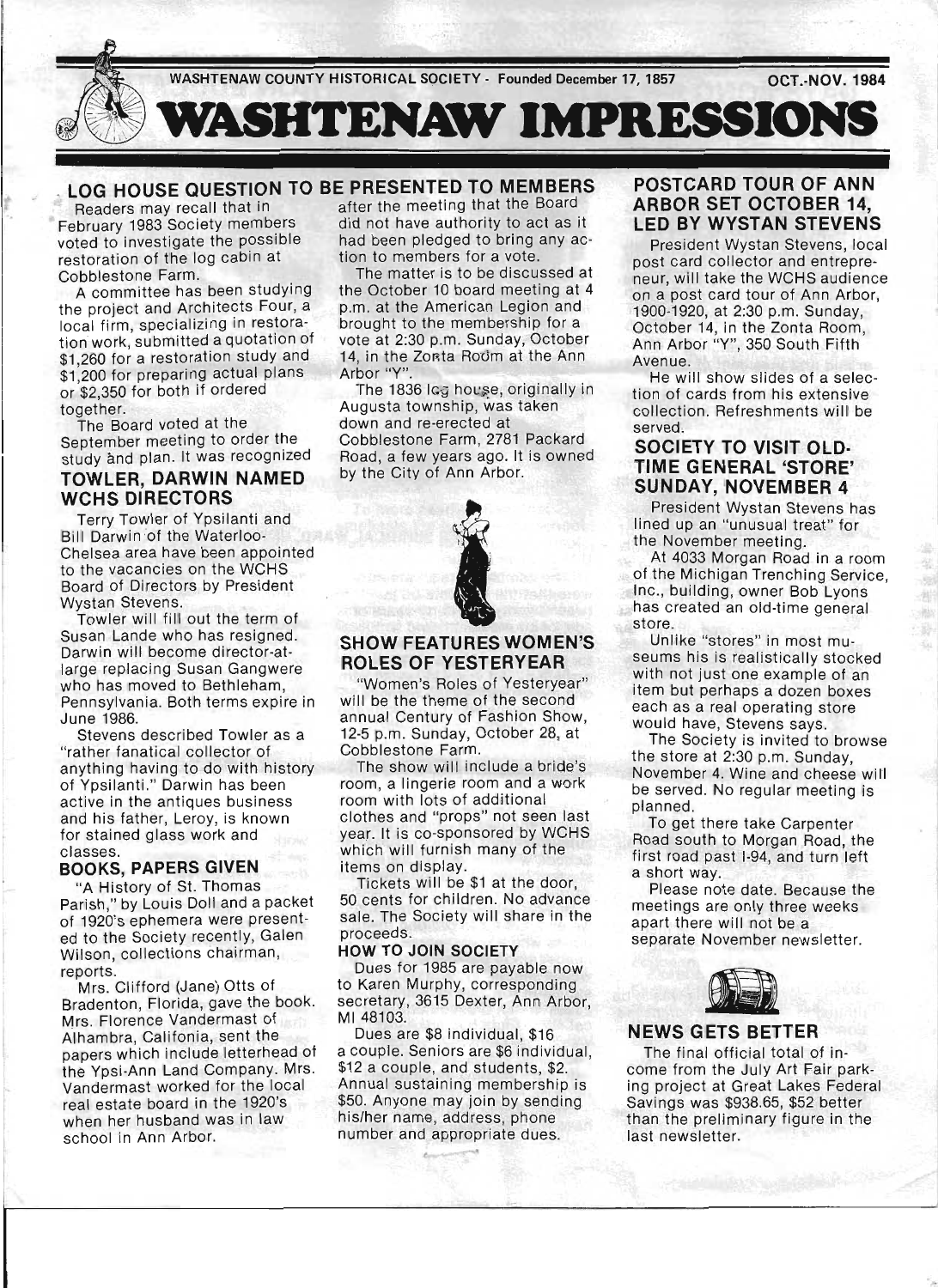# **EARLY U-M STUDENT NURSES' DAYS LONG ON PATIENT CARE, SHORT ON EDUCATION**

Education was not the primary schools according to Professor<br>Linda Strodtman of the University of Michigan School of Nursing who spoke on nursing history at the September WCHS meeting.

'Most early schools were established by hospitals, principally to provide student nurses as staff for caring for patients with education of the nurse taking a secondary role. The U-M was no different," she said.

Professor Strodtman is a founder and first president of the Nursing History Society of the University of Michigan organized in 1983 in addition to her other professional roles.

A graduate of the Hurley Hospital School of Nursing in Flint with a bachelor of science degree from Michigan State University and master's in surgical nursing from U-M, she is assistant professor of nursing and a clinical nurse specialist in U-M hopsitals nursing services. She is also beginning doctoral studies at Wayne State this fall.

Her own career exemplifies how far nursing education has come from 1891 when the U-M enrolled its first six students .

The Nursing History Society is actively gathering information, pictures, period caps, uniforms and such in preparation for the centennial in 1991.

Professor Strodtman based her WCHS talk on the master's thesis of Jo Eleanor Elliott at the University of Chicago, June 1953, "A History of the University of Michigan School of Nursing."

In 1891, a new hospital had opened on Catherine Street and on November 18 that year the Board of Regents authorized the medical faculty to establish a training school for nurses in connection with it.

"The number of pupils was to be limited to eight and the compensation for each not to exceed fifty dollars per year.'

"On December 7, 1891 six students were admitted under the direction of Mrs. Jane Pettigrew. Mrs. Pettigrew was a trained nurse pursuing medical studies at the



Michigan Historical Collections, Bentley Library University o( Michigan

## **MEN'S SURGICAL WARD, UNIVERSITY HOSPITAL, 1913**

U-M.

"The admission requirements were that the students be between twenty and thirty years of age, of sound health and with the physical and mental capacities for the duties of nurse. The program was two years in length with one month's probation period.

"Experience was provided in the care of patients on the medical, surgical and obstetrical services the only services available in the hospital until after 1893, the year the first class graduated."

Miss Anna R. Harrison, a graduate of the first class and later superintendent of the Training School, wrote of her life as a student nurse in the Alumnae ,Journal, 1941:

"It was with fear and dread that we endeavored to perform the duties which were necessarily heaped upon us, and when three weeks slipped by, and we were installed in the care of 'abdonimal cases' which the motherly practical nurses had had charge of, it was hardly more than we could expect to be called 'young things who did not know anything about nursing.'

"Right at the first we could not have the instruction we really

needed for lack of time as there were too many patients for the number of nurses to care for.

"It was a great surprise to be told by the Superintendent of Nurses before the month of probation had passed, to 'please appear in uniform the next day and be ready to assist in the operating room,' with the added injunction, 'do not disgrace yourselves by fainting.'

"The splendid lectures given the nurses by the professors of the medical department of the University, even though they came usually in the evening after a long day's work, were thankfully received, for we felt that every word of instruction was necessary."

The Superintendent of Nurses "instilled it into our minds that we were seldom doing anything just right. . .so our opinion of our capabilities in the nursing world was far from exalted."

"Our powers of endurance must have been stronger at that time than they are now, for we have memories of a rushing morning in a ward, with a long afternoon in the clinic room and a 'special case' in the evening, and that would mean perhaps a three days vigil or it would be care of a ward full of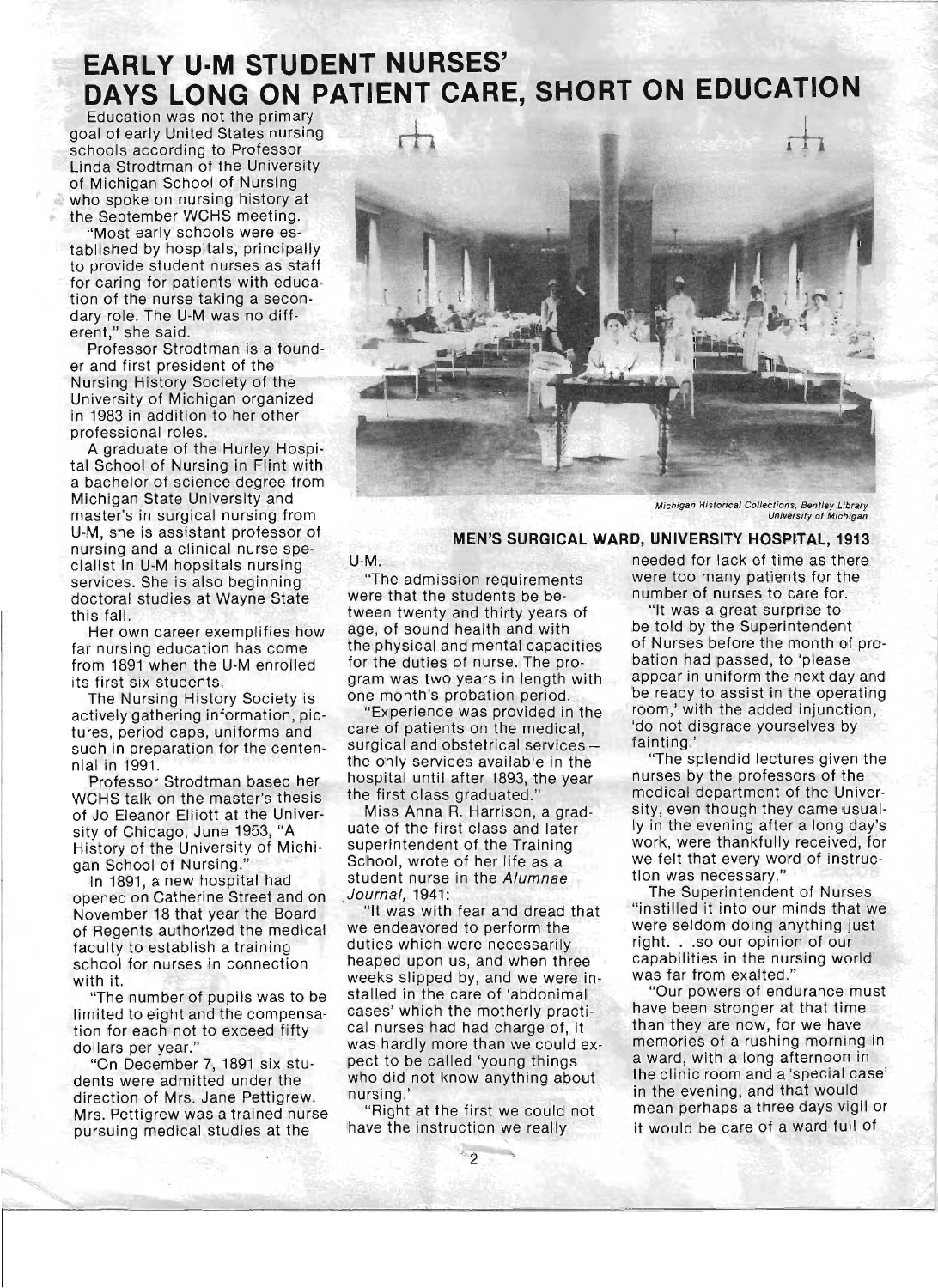### patients.

"Sometimes there would be over 30 in the women's ward, five in the small ward. . . and six in the private rooms for one poor night nurse to look after.

"Carrying her small candle, the night nurse made her rounds through the wards every half hour, and by morning she would be ready for her 'downy couch.'

"We were always sorry though for any ill report to the superintendent of Nurses or the Superintendent of the Hopsital, and there were some tear-stained faces during those first months.

"Just to prove how hard we were to manage in the Training School at that time, we had three superintendents of nurses during our two years course, and each one in turn thought we had been given the wrong kind of training.

"One other nurse joined our class after a few months, and credit was given her for work in another school, so we numbered seven in all of the senior nurses, and then we had about four juniors so we had some responsibility in being head nurses and telling the younger nurses all we knew. "After our months of what we thought real work, we were given our diplomas publicly in the Chapel of University Hall, and there we listened to talks by President Angell, Regent Barbour and Dr. Vaughan. Mrs. Angell presented us with our certificates.

After that, Miss Harrison wrote there was a reception at President Angell's home and the graduates were given so many flowers the nursing superintendent told them to share them with the junior nurses.

"In 1897 there were 16 students in the school-the growth reflected the need for students in the hospital nursing service, "Professor Strodtman said.

"In 1899 the first graduate nurses were employed, one for the clinic and two to serve as head nurses in the wards, followed in 1901 by the appointment of a graduate as night supervisor.

In 1902 the program was extended to three years. In 1912 the U-M Training School, previously under the Medical School, was reorganized under University Hospital. In 1915 the first full-time instructor

was appointed and 130 students were enrolled. A four-year high school diploma was required for admission.

In 1919 the first degree program for nurses started, a five-year combined course in letters and nursing. In 1926, nursing students were required to meet admission requirements of the College of Literature, Science and the Arts.

The move into the present University Hospital (soon to be replaced) was made in August 1925 and the general duty nursing staff rapidly increased from ten to 75 on opening, to 200 in 1930 and 300 in 1933.

Miss Shirley C. Titus was director of nursing from 1925-30, folowed by Miss-Marian Durrell, 1930-40. With their coming "not only was there improvement in the actual preparation of the students but also increased emphasis on the educational aspects of the program.

To more nearly reflect that emphasis the name of the school was changed to University Hospital School of Nursing in 1928.

U-M Regents created the faculty of the school in 1941 with the director given the title of professor of nursing. There was one assistant professor and 12 instructors. Sixty-three diplomas were granted in 1942 and 123 in 1945, the year the first B.S.N. was awarded.

In 1952 the School of Nursing was established as one of the autonomous schools in the University. Rhoda Reddig Russell was appointed the first dean in 1955.

The School of Nursing Building opened in 1958. In 1960 there were 55 faculty, 655 enrolled and 159 B.S.N. graduates, the largest number ever graduated from a single nursing school.

Masters programs in psychiatric nursing and medical-surgical nursing were added in 1961 and 1962, respectively, and the doctoral program in 1975. The school has approximately 7,000 alumni.

"Elliott's review of student records of the period 1900-1915 showed large numbers of days lost from work because of illness.

"Diseases and conditions plaguing the student nurses varied from the common cold to tuberculosis of the throat. In 1914

-3

one student nurse died from erysipelas.

Nursing students were disciplined by prolonging their training for everything from burnig patients with hot water bottles or carbolic acid to having an untidy bedroom.

One student was admitted September 3, 1901, and expelled September 9, 1901, for being "too attentive to male patients."

From 1896 to 1922 when the U-M School of Homeopathic Medicine operated, the U-M actually had two nursing schools. The Homeopathic Training School enrolled 16 students in its first class. In 1922 when the second medical school closed, the nursing school was merged with the existing one.

Before 1891 patients were cared for by relatives, medical students or untrained nurses in homes near the campus. For about 20 years after the U-M Medical School was organized there was no hospital.

In 1869 when the first U-M hospital was authorized it was the first owned and controlled by a university in connection with its own medical school.

In 1869 there was a janitor or steward in charge with his wife serving as matron of the hospital. The postion of house physician was created in 1874. In 1877 salaries were requested for two nurses (one male, one female), one steward and one house surgeon.

"A contract with a Mrs. Mac-Manus was agreed upon--she was to be the matron to take care of the hospital, furnish and cook the food, do all the work usually required of a matron, collect the board bills of the patients, do the laundry and board 'such nurses as necessary.'

"In 1887 for the first time, doctors were appointed ward master and ward mistress (a woman doctor). One female doctor was appointed as a nurse. Similar appointments and titles appear until 1891."

Florence Nightingale's work in England to train nurses preceded that in the U.S. The first school on the Nightingale plan opened in London in 1860.

Linda Richards became America's first professionally trained nurse in 1873 upon completion of a 12-month course at the New England Training School.